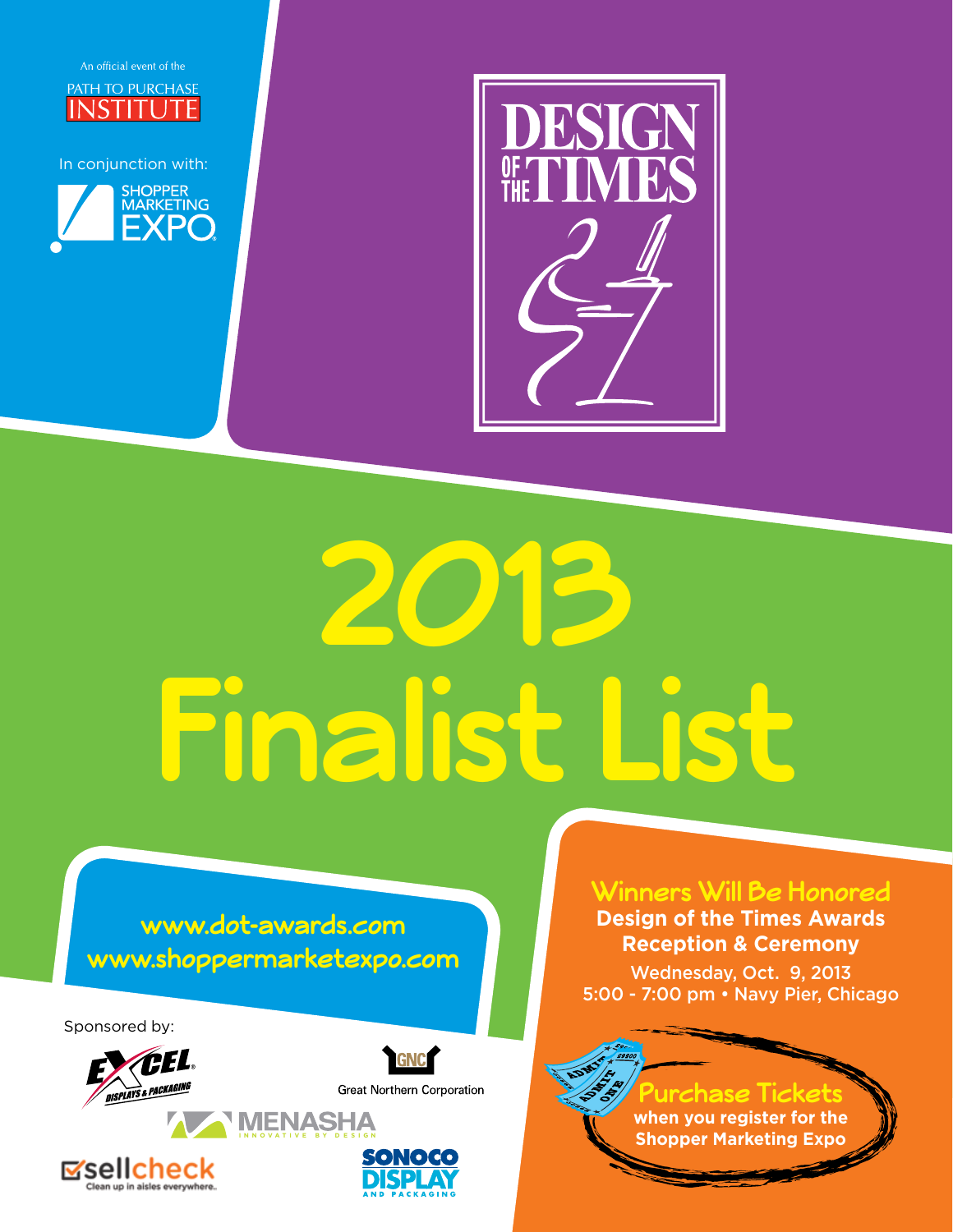

## **2013 Finalists**

The 2013 Design of the Times finalists have been chosen! They are listed below by retail channel. Final judging to determine who will take home gold, platinum and Best of the Times awards will take place during with the Shopper Marketing Expo on Oct. 8 and winners will be announced during the Design of the Times Awards Reception & Ceremony the evening of October 9 from 5:00 - 7:00 pm. Tickets are available at www.dot-awards.com or at www.ShopperMarketExpo.com.

### **Consumer Electronics**

| <b>ENTRANT CO.</b>                                               | <b>CLIENT CO.</b>                 | <b>TITLE OF ENTRY</b>                                                     |
|------------------------------------------------------------------|-----------------------------------|---------------------------------------------------------------------------|
| ARC WORLDWIDE/LEO BURNETT                                        | <b>NORTON</b>                     | <b>NORTON AVENGERS FLOORSTAND</b>                                         |
| ARC WORLDWIDE/LEO BURNETT                                        | <b>SPRINT</b>                     | <b>SPRINT HOLIDAY STANDEE</b>                                             |
| <b>BAY CITIES CONTAINER CORP.</b>                                | <b>BOOST MOBILE</b>               | <b>BOOST MOBILE NBA GAME TIME CAMPAIGN</b>                                |
| <b>BEST PROJECT CO.</b>                                          | <b>PANASONIC CORP.</b>            | NANO TECH HAIR CARE DRYER DISPLAY                                         |
| <b>BEST PROJECT CO.</b>                                          | SONY CORP.                        | SONY XPERIA TABLET Z DISPLAY KIT                                          |
| <b>CORNERSTONE DISPLAY GROUP</b>                                 | <b>GO WIRELESS</b>                | <b>GO WIRELESS EXPERIENCE CENTER</b>                                      |
| <b>DARKO</b><br><b>CO-ENTRANT: AMAZON</b>                        | <b>BEST BUY</b>                   | <b>KINDLE EXPERIENCE</b>                                                  |
| <b>GREAT NORTHERN CONSUMER</b><br><b>PACKAGING &amp; DISPLAY</b> |                                   | LOGITECH TABLET ACCESSORIES SHIPPER LOGITECH BEST BUY ACCESSORIES SHIPPER |
| <b>MEYERS RETAIL</b><br><b>MARKETING SOLUTIONS</b>               | <b>VERIZON</b>                    | <b>VERIZON</b>                                                            |
| <b>RAPID DISPLAYS</b>                                            | <b>LOGITECH</b>                   | <b>BEST BUY WINDOWS 8 ENDCAP LOGITECH</b>                                 |
| <b>ROCKTENN MERCHANDISING</b><br><b>DISPLAYS</b>                 | <b>ELECTRONIC ARTS</b>            | <b>EA SPORTS INTERACTIVE IN LINE DISPLAY</b>                              |
| <b>TRANS WORLD MARKETING</b>                                     | <b>BELKIN INTERNATIONAL CORP.</b> | <b>BELKIN WEMO PRODUCT LAUNCH</b>                                         |
| <b>WETZEL BROTHERS</b>                                           | <b>NINTENDO OF AMERICA</b>        | <b>LEGO CITY</b>                                                          |
| <b>WETZEL BROTHERS</b>                                           | <b>NINTENDO OF AMERICA</b>        | <b>LUIGI'S MANSION DARK MOON</b>                                          |

### **Convenience**

| <b>ENTRANT CO.</b>                                                           | <b>CLIENT CO.</b>           | <b>TITLE OF ENTRY</b>     |
|------------------------------------------------------------------------------|-----------------------------|---------------------------|
| THE COCA-COLA CO.                                                            | THE COCA-COLA CO.           | ON THE ROAD AGAIN         |
| <b>MECHTRONICS CORP.</b><br>CO-ENTRANT: ARC WORLDWIDE/<br><b>LEO BURNETT</b> | <b>PROCTER &amp; GAMBLE</b> | <b>OLAY FRESH EFFECTS</b> |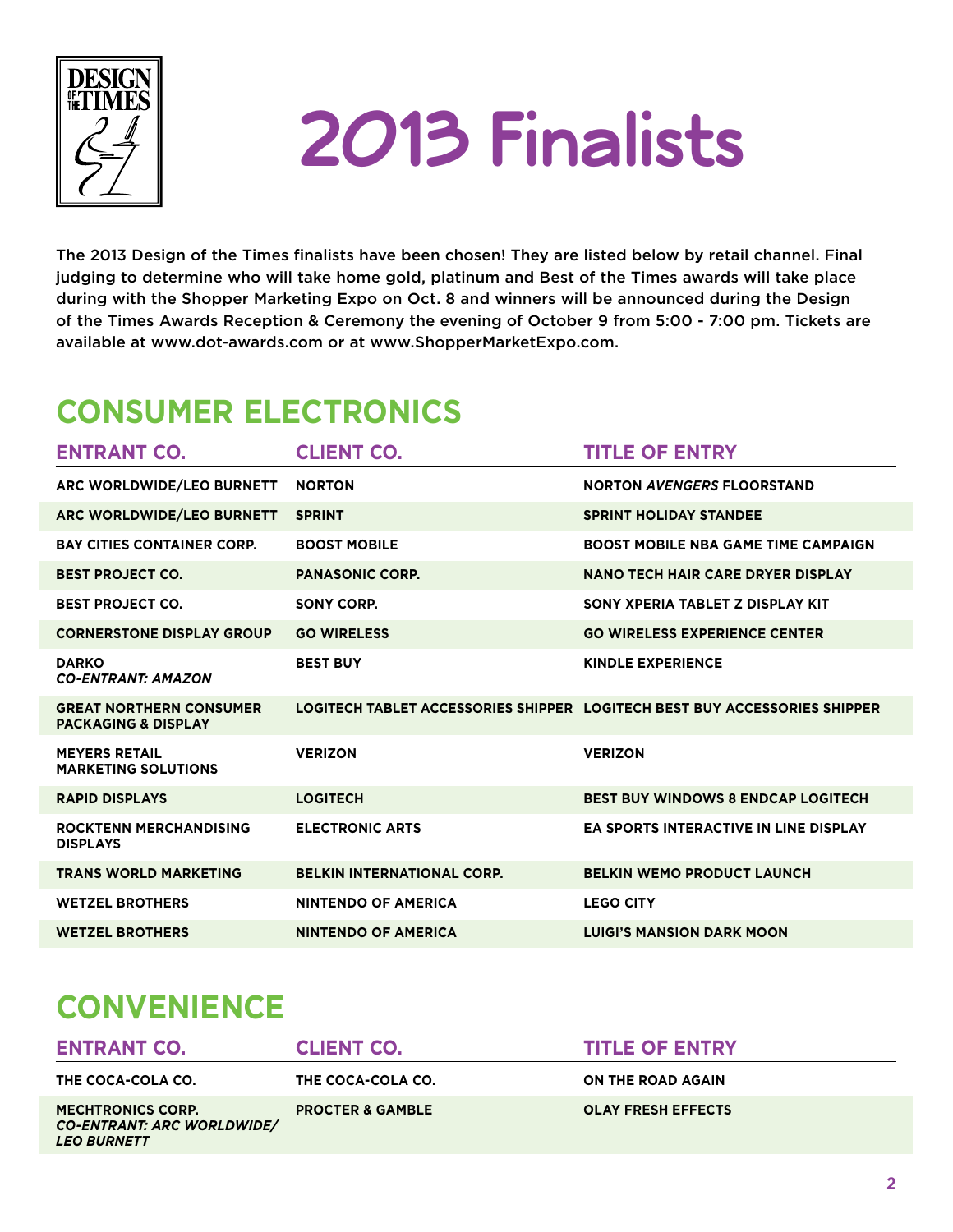

# **2013 Finalists**

### **Drug**

| <b>ENTRANT CO.</b>                                                  | <b>CLIENT CO.</b>                 | <b>TITLE OF ENTRY</b>                           |
|---------------------------------------------------------------------|-----------------------------------|-------------------------------------------------|
| ARC WORLDWIDE/LEO BURNETT                                           | <b>PROCTER &amp; GAMBLE</b>       | <b>PANTENE EXPERT COLLECTION</b>                |
| ARC WORLDWIDE/LEO BURNETT                                           | <b>PROCTER &amp; GAMBLE</b>       | <b>ZZZQUIL SLEEP-AID</b>                        |
| <b>INTERNATIONAL PAPER</b>                                          | <b>JOHNSON &amp; JOHNSON</b>      | <b>WALGREENS J &amp; J MEDICINE CABINET</b>     |
| <b>MENASHA PACKAGING CO.</b>                                        | <b>COTY</b>                       | RIMMEL LONDON LOOK WALGREENS ETAGERE            |
| <b>MENASHA PACKAGING CO.</b>                                        | <b>PACIFIC WORLD</b>              | <b>SENSATIONAIL ISLAND FEVER COUNTER UNIT</b>   |
| <b>MENASHA PACKAGING CO.</b>                                        | <b>WALGREENS</b>                  | <b>TAYLOR SWIFT STORE AT WALGREENS LAUNCH</b>   |
| <b>MENASHA PACKAGING CO.</b>                                        | <b>WALGREENS</b>                  | <b>WALGREENS BUS/HAUNTED HOUSE PROMOTION</b>    |
| <b>MERIDIAN DISPLAY</b>                                             | <b>KRAFT FOODS</b>                | <b>BELVITA DISPLAY</b>                          |
| <b>PRATT INDUSTRIES</b>                                             | L'ORÉAL COSMETICS                 | L'ORÉAL WALGREENS JANUARY NEW ITEM TOWER        |
| <b>ROCKTENN MERCHANDISING</b>                                       | <b>JOHNSON &amp; JOHNSON</b>      | <b>WALGREENS 2013 MAY CUSTOM ONE UNIT EC</b>    |
| <b>DISPLAYS</b><br><b>ROCKTENN MERCHANDISING</b><br><b>DISPLAYS</b> | <b>PROCTER &amp; GAMBLE</b>       | <b>COVERGIRL 2013 WHAT'S NEW CAMPAIGN</b>       |
| <b>ROCKTENN MERCHANDISING</b><br><b>DISPLAYS</b>                    | <b>PROCTER &amp; GAMBLE</b>       | <b>DURACELL MINI TOWER- 1 WIDE &amp; 2 WIDE</b> |
| <b>ROCKTENN MERCHANDISING</b><br><b>DISPLAYS</b>                    | <b>UNILEVER NA</b>                | AXE APOLLO ASTRONAUT EASEL FLOOR STAND          |
| <b>SONOCO DISPLAY AND</b><br><b>PACKAGING</b>                       | <b>ELIZABETH ARDEN</b>            | SOMEDAY BY JUSTIN BIEBER LAUNCH ETAGERE         |
| <b>SONOCO DISPLAY AND</b><br><b>PACKAGING</b>                       | <b>UNILEVER</b>                   | <b>VASELINE SPRAY &amp; GO LAUNCH COUNTER</b>   |
| <b>STRAZA DESIGNERS</b>                                             | <b>COLGATE PALMOLIVE COLOMBIA</b> | <b>COCONUT &amp; COTTON PALMOLIVE GLORIFIER</b> |

### **Home/Hardware**

| <b>ENTRANT CO.</b>                               | <b>CLIENT CO.</b>              | <b>TITLE OF ENTRY</b>                         |
|--------------------------------------------------|--------------------------------|-----------------------------------------------|
| <b>DESIGN PHASE INC.</b>                         | LG                             | LG WASHER                                     |
| <b>DOWNING RETAIL DISPLAY</b>                    | <b>MOEN INC.</b>               | <b>MOEN MPACT AND DURALOCK DISPLAY</b>        |
| <b>HARBOR INDUSTRIES INC.</b>                    | <b>SHAW INDUSTRIES INC.</b>    | <b>SHAW CARESS RESIDENTIAL CARPET COLLECT</b> |
| <b>ROCKTENN MERCHANDISING</b><br><b>DISPLAYS</b> | <b>MILWAUKEE ELECTRIC TOOL</b> | <b>MILWAUKEE TOOL M18 FUEL STANDEE</b>        |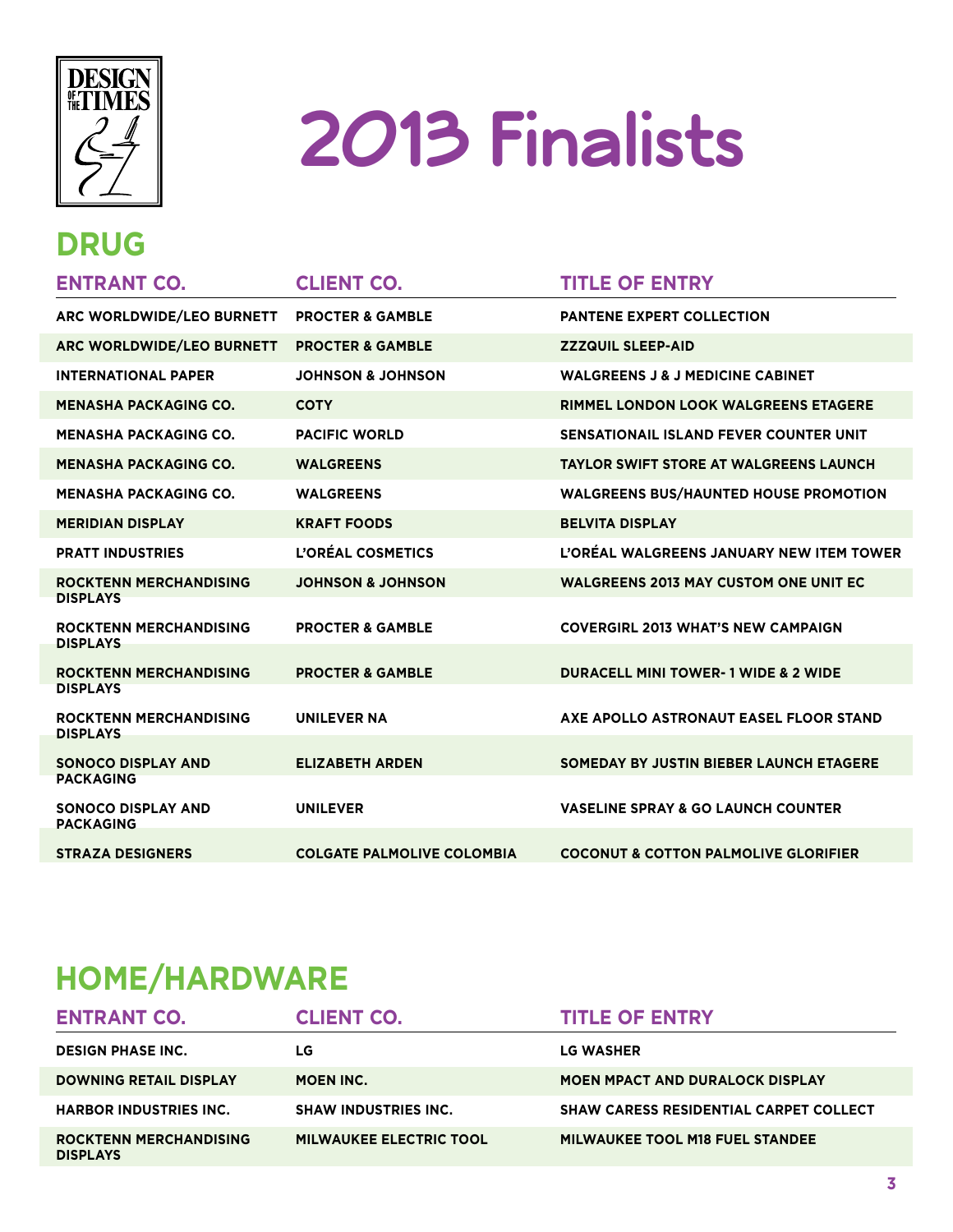

# **2013 Finalists**

### **Mass Merchandisers**

| <b>ENTRANT CO.</b>                                                                                  | <b>CLIENT CO.</b>                 | <b>TITLE OF ENTRY</b>                           |
|-----------------------------------------------------------------------------------------------------|-----------------------------------|-------------------------------------------------|
| ARC WORLDWIDE/LEO BURNETT                                                                           | <b>PROCTER &amp; GAMBLE</b>       | <b>TARGET COVERGIRL HOTSPOT TRAY</b>            |
| ARC WORLDWIDE/LEO BURNETT                                                                           | <b>PROCTER &amp; GAMBLE</b>       | <b>VIDAL SASSOON LAUNCH</b>                     |
| ARC WORLDWIDE/LEO BURNETT                                                                           | <b>PROCTER &amp; GAMBLE</b>       | <b>ZZQUIL SLEEP-AID LAUNCH</b>                  |
| <b>ARTISAN COMPLETE</b>                                                                             | OSRAM SYLVANIA                    | SYLVANIA ENERGY SAVING VIDEO DISPLAY            |
| <b>BAY CITIES CONTAINER CORP.</b>                                                                   | <b>NINTENDO OF AMERICA</b>        | <b>PAPERMARIO LAUNCH PAD</b>                    |
| <b>CAROLINA CONTAINER CO.</b>                                                                       | NIKON CORP.                       | <b>NIKON D5200 COSTCO CORNER UNIT</b>           |
| <b>CORNERSTONE DISPLAY GROUP</b>                                                                    | <b>LIONS GATE</b>                 | <b>HUNGER GAMES</b>                             |
| <b>CORNERSTONE DISPLAY GROUP</b>                                                                    | VIZIO                             | VIZIO 5.1 HOME THEATER AUDIO SYSTEM             |
| <b>DARKO</b>                                                                                        | <b>FISHER-PRICE</b>               | <b>IMAGINEXT DRAGON CASTLE</b>                  |
| THE DISPLAY CONNECTION                                                                              | <b>MEGA BRANDS</b>                | <b>MEGA BRANDS BUILD'N STYLE BARBIE MANSION</b> |
| <b>THE DISPLAY CONNECTION</b>                                                                       | <b>CRA-Z-ART</b>                  | LITE BRIX INTERACTIVE DIORAMA                   |
| <b>FRANK MAYER AND ASSOCIATES INC.</b><br><b>CO-ENTRANT: AGI IN-STORE</b>                           | <b>NINTENDO OF AMERICA</b>        | WII U INTERACTIVE RETAIL DISPLAY PROGRAM        |
| <b>GREAT NORTHERN CONSUMER</b><br><b>PACKAGING &amp; DISPLAY</b>                                    | <b>MATTEL INC.</b>                | <b>MATTEL HOT WHEELS RACETRACK DUMP BIN</b>     |
| <b>GREAT NORTHERN CONSUMER</b><br><b>PACKAGING &amp; DISPLAY</b><br><b>CO-ENTRANT: NEW CREATURE</b> | <b>MEGA BRANDS INC.</b>           | <b>BARBIE MEGA BLOKS HEADER</b>                 |
| <b>GREAT NORTHERN CONSUMER</b><br><b>PACKAGING &amp; DISPLAY</b>                                    | <b>TIME WARNER</b>                | TIME WARNER 3 POCKET POWERWING                  |
| <b>HALLMARK CARDS INC.</b>                                                                          | WALMART                           | <b>HALLMARK CONNECTIONS ENVIRONMENT</b>         |
| <b>THE INTEGER GROUP</b>                                                                            | <b>PROCTER &amp; GAMBLE</b>       | <b>PANTENE EXPERT COLLECTION BEAUTY STATION</b> |
| <b>MECHTRONICS CORP.</b>                                                                            | <b>PROCTER &amp; GAMBLE</b>       | <b>OLAY REGENERIST</b>                          |
| <b>MENASHA PACKAGING CO.</b>                                                                        | <b>COTY</b>                       | SALLY HANSEN INSTA-DRI WALMART DISPLAY          |
| <b>MENASHA PACKAGING CO.</b>                                                                        | <b>NOVARTIS CONSUMER HEALTH</b>   | <b>PREVACID PERKS WALMART ENDCAP</b>            |
| <b>MENASHA PACKAGING CO.</b>                                                                        | <b>RECKITT BENCKISER</b>          | <b>CEPACOL SENSATIONS LAUNCH PDQ</b>            |
| <b>MENASHA PACKAGING CO.</b>                                                                        | <b>SHARP ELECTRONICS</b>          | <b>SHARP 80</b>                                 |
| <b>ROCKTENN MERCHANDISING</b><br><b>DISPLAYS</b>                                                    | <b>MCCORMICK &amp; CO.</b>        | SIMPLY ASIA TOTO PALLET                         |
| <b>ROCKTENN MERCHANDISING</b><br><b>DISPLAYS</b>                                                    | <b>PFIZER CONSUMER HEALTHCARE</b> | <b>EMERGEN-C DUMP BIN</b>                       |
| <b>ROCKTENN MERCHANDISING</b><br><b>DISPLAYS</b><br><b>CO-ENTRANT: SAATCHI &amp; SAATCHI</b>        | TRANZACT                          | <b>AUTOINSURANCE.COM WALMART DISPLAY</b>        |
| <b>ROCKTENN MERCHANDISING</b><br><b>DISPLAYS</b>                                                    | UNILEVER NA                       | <b>DOVE MEN+CARE 48PC SK</b>                    |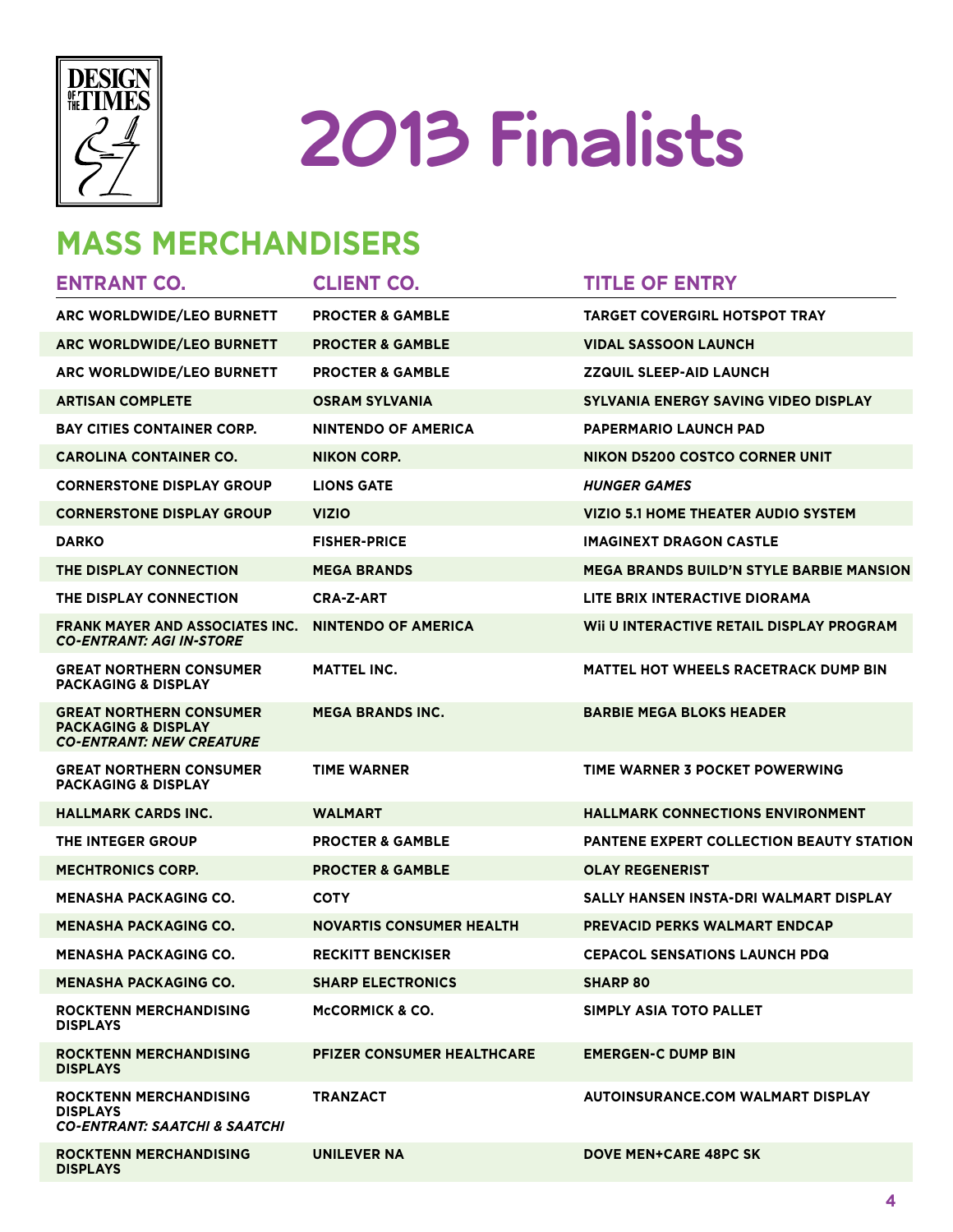



### **Mass Merchandisers (cont.)**

| <b>ENTRANT CO.</b>                                 | <b>CLIENT CO.</b>                | <b>TITLE OF ENTRY</b>                          |
|----------------------------------------------------|----------------------------------|------------------------------------------------|
| <b>ROCKTENN MERCHANDISING</b><br><b>DISPLAYS</b>   | <b>WALT DISNEY STUDIOS</b>       | <i>THE AVENGERS</i> EXTRAVAGANZA               |
| <b>ROCKTENN MERCHANDISING</b><br><b>DISPLAYS</b>   | <b>WALT DISNEY STUDIOS</b>       | THE CINDERELLA PROGRAM                         |
| SONOCO DISPLAY AND PACKAGING                       | <b>ROBERT BOSCH</b>              | ROBERT BOSCH STEEL TECH WIPER END STAND        |
| SONOCO DISPLAY AND PACKAGING                       | <b>UNILEVER</b>                  | <b>VASELINE SPRAY &amp; GO LAUNCH CAMPAIGN</b> |
| TIMBAR PACKAGING & DISPLAY,<br><b>POP DIVISION</b> | <b>HASBRO INC.</b>               | <b>HASBRO AVENGERS HERO IN-AISLE POS</b>       |
| TIMBAR PACKAGING & DISPLAY,<br><b>POP DIVISION</b> | <b>HASBRO INC.</b>               | <b>HASBRO FURBY TOYS FURBY ENDCAP</b>          |
| TIMBAR PACKAGING & DISPLAY,<br><b>POP DIVISION</b> | <b>HASBRO INC.</b>               | <b>HASBRO FURBY TOYS FURBY FULL PALLET</b>     |
| <b>TPN</b>                                         | <b>JOCKEY INTERNATIONAL INC.</b> | <b>JKY BY JOCKEY</b>                           |

#### **Specialty Stores**

| <b>ENTRANT CO.</b>                                                                                    | <b>CLIENT CO.</b>           | <b>TITLE OF ENTRY</b>                        |
|-------------------------------------------------------------------------------------------------------|-----------------------------|----------------------------------------------|
| <b>AMERICHIP</b>                                                                                      | <b>BABIES RUS</b>           | <b>BABIES R US BABY BOTTLE LED DISPLAY</b>   |
| ARC WORLDWIDE/LEO BURNETT<br><b>CO-ENTRANT: RAPID DISPLAYS</b>                                        | <b>MCDONALD'S</b>           | <b>MCDONALD'S PREMIUM MCWRAP 3-D KIOSK</b>   |
| <b>BAY CITIES CONTAINER CORP.</b>                                                                     | <b>NINTENDO OF AMERICA</b>  | <b>PAPERMARIO FLOOR DISPLAY</b>              |
| <b>BISH CREATIVE DISPLAY</b>                                                                          | <b>CONSTELLATION BRANDS</b> | <b>REX GOLIATH GIANT ROOSTER</b>             |
| <b>THE CARLSON GROUP</b>                                                                              | <b>CABELA'S</b>             | <b>BRANDED OUTFITTER AND MANNEQUIN STAND</b> |
| <b>COMPASS DISPLAY GROUP</b>                                                                          | <b>FURMINATOR</b>           | <b>FURMINATOR PETCO ENDCAP</b>               |
| <b>COMPASS DISPLAY GROUP</b>                                                                          | <b>IMAGESELLER</b>          | <b>WOODFORD RESERVE FLOOR DISPLAY</b>        |
| <b>CORNERSTONE DISPLAY GROUP</b>                                                                      | THE NUTRO CO.               | <b>NUTRO CAT GRAVITY FEED DISPLAY</b>        |
| <b>DARKO</b>                                                                                          | <b>MATTEL</b>               | <b>MATCHBOX BIG BOOTS</b>                    |
| <b>DCI-ARTFORM</b>                                                                                    | <b>SUBARU OF AMERICA</b>    | <b>SUBARU DIGITAL SHOWROOM</b>               |
| THE DISPLAY CONNECTION<br><b>CO-ENTRANT: G2/ARCHWAY</b>                                               | <b>HEINEKEN USA</b>         | <b>HEINEKEN MAGIC MIRROR</b>                 |
| <b>DOWNING RETAIL DISPLAY</b><br><b>CO-ENTRANT: ALPHAMICRON</b>                                       | <b>ALPHAMICRON</b>          | AKARI AX.11 MOTORCYCLE VISOR INSERT          |
| <b>GAP PROMOTIONS</b>                                                                                 | <b>5TH GENERATION INC</b>   | TITO'S HANDMADE VODKA MIX IT UP DISPLAY      |
| <b>GREAT NORTHERN CONSUMER</b><br><b>PACKAGING &amp; DISPLAY</b><br><b>CO-ENTRANT: GO-EAST DESIGN</b> | <b>3M</b>                   | <b>TAKE NOTE OF COLOR ENDCAP</b>             |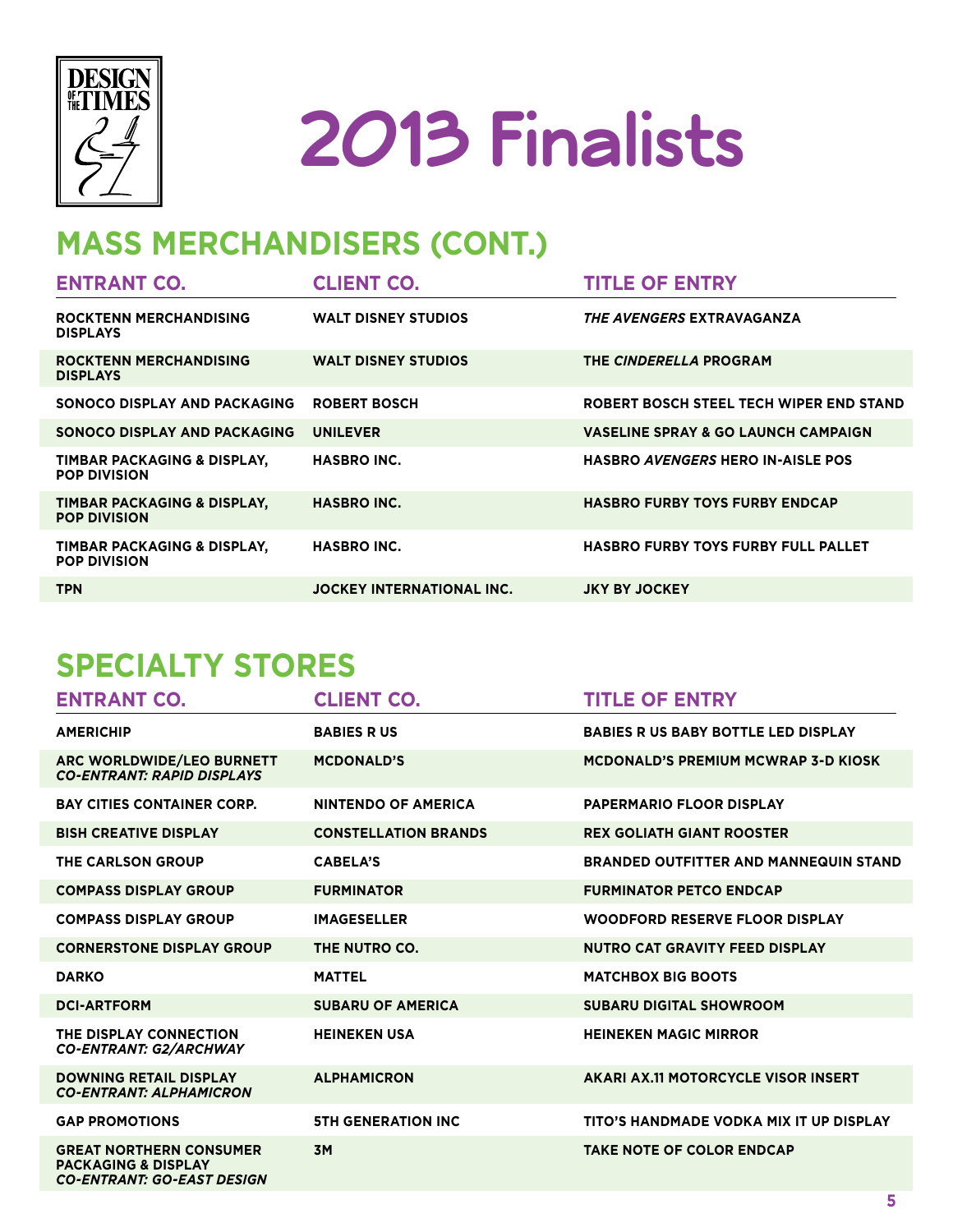



### **Specialty Stores (cont.)**

| <b>ENTRANT CO.</b>                                                      | <b>CLIENT CO.</b>             | <b>TITLE OF ENTRY</b>                         |
|-------------------------------------------------------------------------|-------------------------------|-----------------------------------------------|
| <b>GREAT NORTHERN CONSUMER</b><br><b>PACKAGING &amp; DISPLAY</b>        | <b>3M</b>                     | UNROLL SOMETHING AMAZING HALF PALLET          |
| <b>INNOVATIVE MARKETING</b><br><b>SOLUTIONS INC.</b>                    | <b>BURTON SNOWBOARDS INC.</b> | <b>ANON GOGGLE DISPLAY</b>                    |
| THE INTEGER GROUP<br><b>CO-ENTRANT: KOSAKURA</b>                        | <b>DURACELL POWERMAT</b>      | <b>DURACELL POWERMAT DEMO UNIT</b>            |
| THE INTEGER GROUP<br><b>CO-ENTRANT: MADDEN</b><br><b>COMMUNICATIONS</b> | <b>TENTH &amp; BLAKE</b>      | <b>BATCH 19 SIGN</b>                          |
| <b>MENASHA PACKAGING CO.</b>                                            | <b>3M COMPANY</b>             | <b>3M PAINT DEFENDER AUTOZONE LAUNCH TRAY</b> |
| <b>MENASHA PACKAGING CO.</b>                                            | <b>OLD WORLD INDUSTRIES</b>   | <b>HERCULINER TRUCK BED LINER FLOOR STAND</b> |
| <b>MEYERS RETAIL MARKETING</b><br><b>SOLUTIONS</b>                      | <b>SUNGLASS HUT</b>           | <b>SUNGLASS HOLIDAY FRONT WINDOW</b>          |
| <b>RAPID DISPLAYS</b>                                                   | <b>BATH AND BODY WORKS</b>    | <b>ANIMATED POLAR BEAR</b>                    |
| <b>REALITY INTERACTIVE</b>                                              | <b>TIME WARNER CABLE</b>      | TIME WARNER CABLE PASSION FOCAL DISPLAY       |
| <b>ROCKTENN MERCHANDISING</b><br><b>DISPLAYS</b>                        | <b>3M</b>                     | <b>STAPLES POST-IT POG 2012 REFRESH</b>       |
| <b>ROCKTENN MERCHANDISING</b><br><b>DISPLAYS</b>                        | KINGSDOWN INC.                | <b>BLUTEK HEADBOARD DISPLAY</b>               |
| <b>SYNSOR CORP.</b>                                                     | <b>CASE-MATE</b>              | <b>CASE-MATE RETAIL PROGRAM</b>               |
| <b>TIMBERLAND</b>                                                       | <b>TIMBERLAND</b>             | <b>HERITAGE AND TECHNOLOGY CUBES</b>          |

#### **Sporting Goods**

| <b>ENTRANT CO.</b>                                               | <b>CLIENT CO.</b>          | <b>TITLE OF ENTRY</b>                    |
|------------------------------------------------------------------|----------------------------|------------------------------------------|
| <b>GREAT NORTHERN</b><br><b>PACKAGING &amp; DISPLAY</b>          | <b>GOAL ZERO</b>           | <b>GOAL ZERO MOBILE FLOOR STAND</b>      |
| <b>GREAT NORTHERN CONSUMER</b><br><b>PACKAGING &amp; DISPLAY</b> | <b>PURE FISHING CORP.</b>  | DICK'S SPORTING GOODS TRILENE ENDCAP     |
| <b>GREAT NORTHERN CONSUMER</b><br><b>PACKAGING &amp; DISPLAY</b> | <b>PURE FISHING CORP.</b>  | <b>GANDER MOUNTAIN FISHING LINE WALL</b> |
| LANDAAL PACKAGING SYSTEMS                                        | <b>GIANT BIKE</b>          | LIV/GIANT                                |
| <b>RAPID DISPLAYS</b>                                            | <b>CALLAWAY GOLF</b>       | <b>CALLAWAY GOLF METAL-X DISPLAY</b>     |
| <b>RAPID DISPLAYS</b>                                            | <b>COLUMBIA SPORTSWEAR</b> | <b>COLUMBIA LANDPHIBIOUS SHOE RISER</b>  |